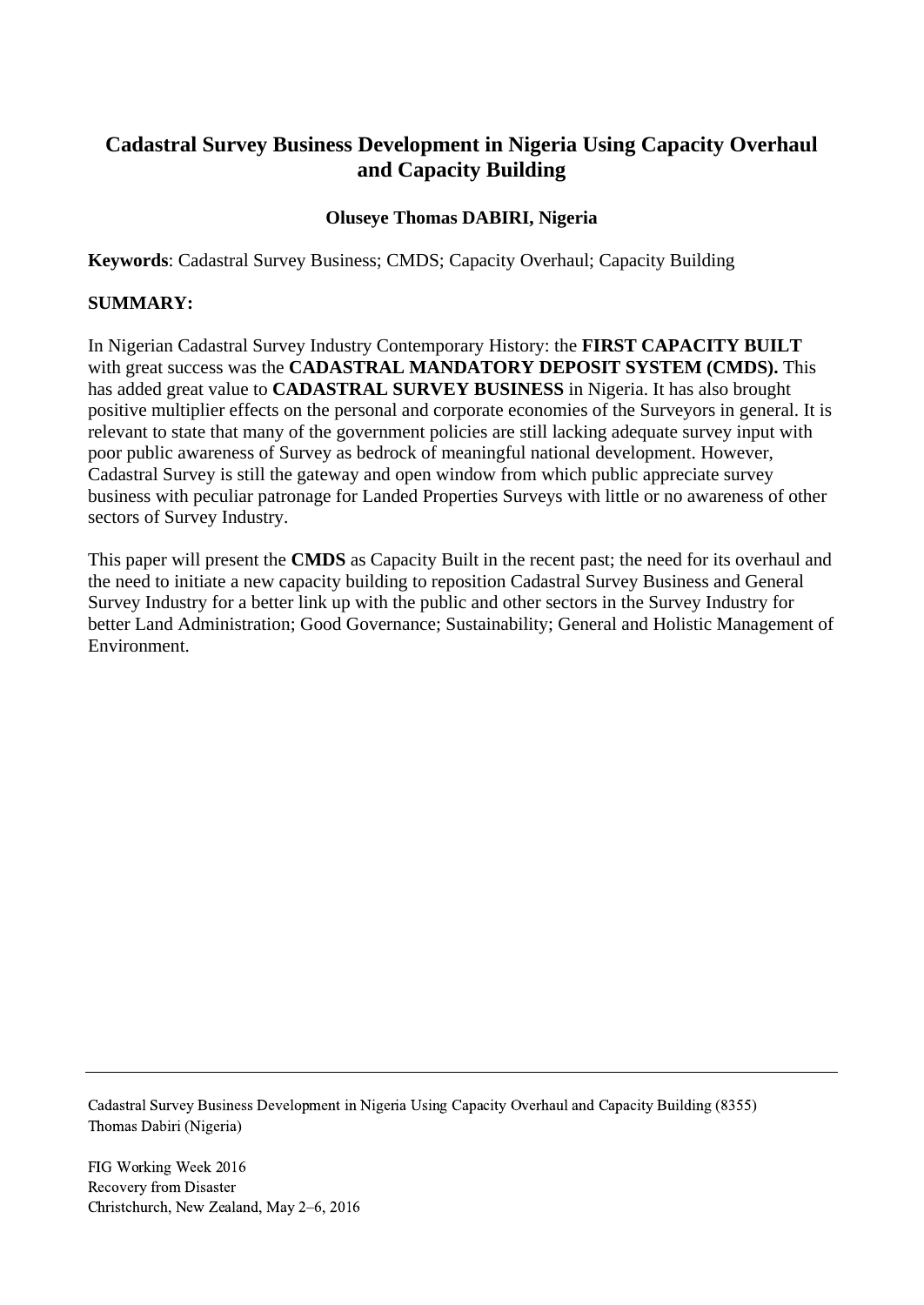# **Cadastral Survey Business Development in Nigeria Using Capacity Overhaul and Capacity Building**

#### **Oluseye Thomas DABIRI, Nigeria**

# **1. INTRODUCTION:**

In Nigerian Survey Industry Contemporary History, the FIRST Capacity Built with great success was the Cadastral Mandatory Deposit System (CMDS). CMDS historical processes and forms can be traced to the usual evolutionary trend of human activities. **Pre CMDS ERA**: Cadastral Survey was based on free practice with little coordinated practice regulations which was due to few number of Surveyors; few demands and needs from the public and governemnt. Nigerian population increase in the 1980s and 1990s with petrol dollar increase in the national prosperity put Cadastral Survey on a serious pressure due to Land Needs and Property Developments. Ethical Professionalism Development brought CMDS by the turn of this millenium. It was a product of the **GREAT AND POSITIVE SYNERGY BETWEEN THE THREE ORGANS THAT WE CALLED THREE LEGS OF TRIPOD IN NIGERIA:**

- **NIGERIAN INSTITUTION OF SURVEYORS (NIS).**
- **SURVEYORS COUNCIL OF NIGERIA (SURCON).**
- **THE OFFICES OF SURVEYOR GENERALS (36 STATES AND FEDERAL).**



figure 1: surcon cadastral survey regulations cover page

Cadastral Survey Business Development in Nigeria Using Capacity Overhaul and Capacity Building (8355) Thomas Dabiri (Nigeria)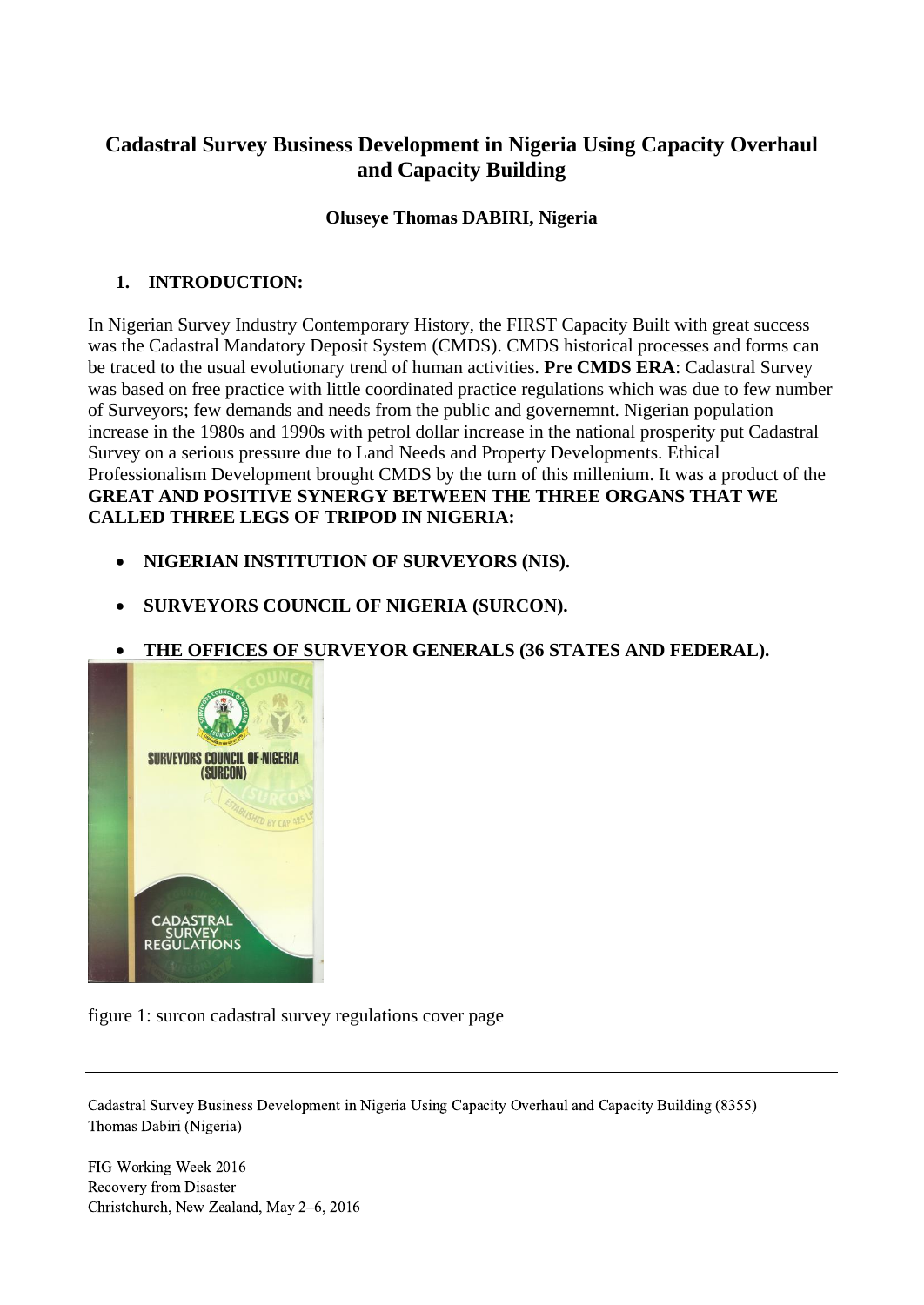

figure 2: ogun state cadastral survey regulations cover page

The **CMDS** was backed up with **SURCON LAWS** and each state of the Nigerian Federation has adapted versions of the same law; without prejudice to the **SURCON LAWS**. See Figures 1 and 2 above.

It is a fact that the capacity built called **CMDS** has added great value to survey as a profession and to the surveyors' personal economics than any other sector of surveying business. **CMDS** gives steady and continuous income to surveyors which no other survey contract or business can relegate for now or in the past.

# **2. WHAT IS CMDS**

Cadastral Mandatory Deposit System (**CMDS**) is the first milestone of Capacity Building in the Nigerian Survey Industry built mainly for holistic management of Cadastral Survey Practice hinged on good ethical practice and good costing by all surveyors in the industry.

Survey Professionalism and its Commercialism interplay for holistic desire to get good costing and economic rewards to the Surveyors brought the **CMDS** into the industry.

Cadastral Survey Business Development in Nigeria Using Capacity Overhaul and Capacity Building (8355) Thomas Dabiri (Nigeria)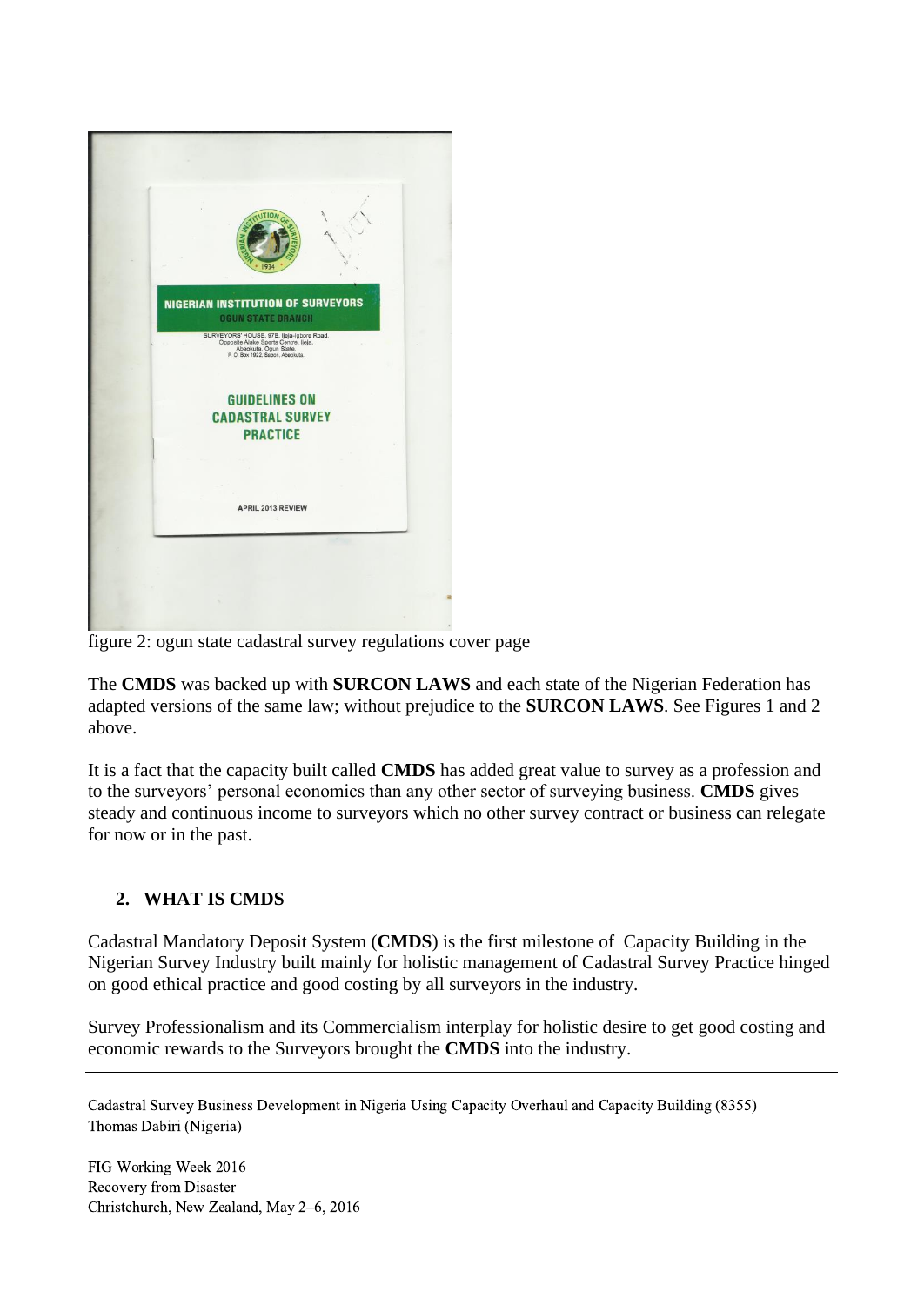**CMDS** is a system designed by the Surveyors to regulate the scale of fees for the components by having absolute controls of costing using strict scale of fees that mandated all practitioners to deposit an agreed percentage of his or her fees charged as stipulated on the scale of fees. However; the deposited percentage shall be paid back to the practitioners on agreed cycle of date. Pillar Numbers used for Cadastral Surveys are sold at stipulated prices and the revenue that runs into **MULTI MILLION US DOLLARS OVER THE YEARS** are being shared by the **THREE ORGANS**. All these rudmients of **CMDS** are to prevent under cutting and non adherance to the scale of fees. Without any prejudice; the system has brought good ethical compliance and worthy cadastral practice in terms of economic returns on surveyors investments.

**CMDS** components covers the following:

- **1. Perimeter Survey of all cadre(s).**
- **2. Detail Survey;**
- **3. As – Built Survey;**
- **4. Lay – out Survey;**
- **5. Re – Establishment of Beacon(s);**
- **6. Litigation Survey.**
- **3. CMDS REGULATORY ORGANS:**

**CMDS** reulatory **organs**:

- **NIS.**
- **SURCON.**
- **OFFICES OF SUREYOR GENERALS AT (36 STATES AND FEDERAL)**

The synergy of purpose on the parts of the three organs brought **CMDS** which is reliable, beneficial and sustainable.

#### **4. CMDS OPERATIONAL ORGANS:**

**The Operational Organs of the CMDS are stated hereunder; all organs below have REGISTER with the REGISTRAR of SURCON and NIS Secretariat with annual practising and membership fees usually charged to keep thier names on the register.** 

- **SURVEY ARTISANS AND OPERATIVES**
- **SURVEY TECHNICIANS**
- **SURVEY TECHNOLOGISTS**
- **PUPIL SURVEYORS**
- **REGISTERED SURVEYORS**

Cadastral Survey Business Development in Nigeria Using Capacity Overhaul and Capacity Building (8355) Thomas Dabiri (Nigeria)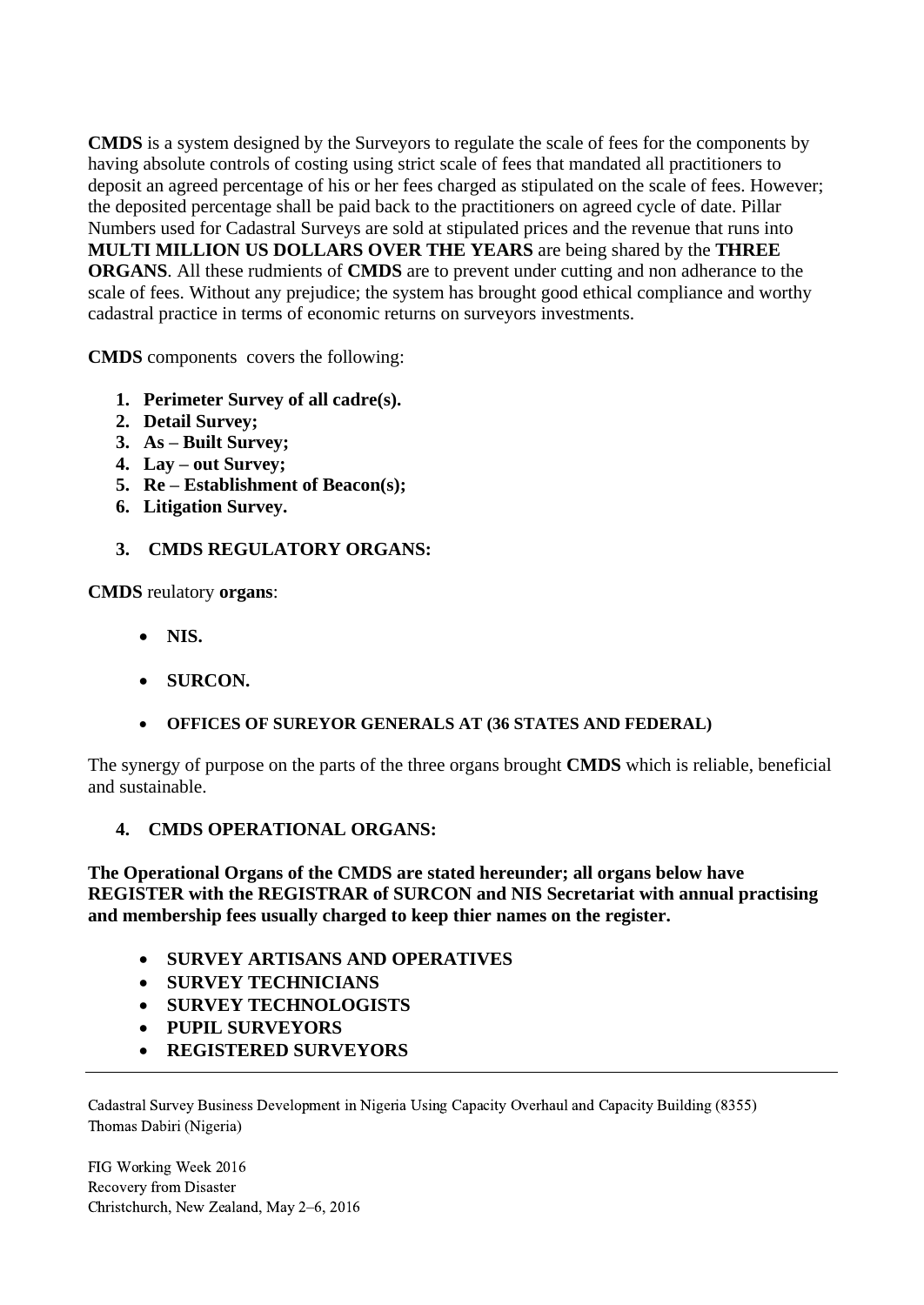- **CHAIRMEN, DIRECTORS AND MANAGING DIRECTORS OF SURVEY FIRMS AND COMPANIES**
- **HEADS OF DEPARTMENT OF SURVEY IN PRIVATE SECTORS**
- **HEADS OF DEPARTMENTS AND RECTORS IN SURVEY DEPARTMENTS AND SCHOOLS**
- **HEADS OF SURVEY IN GOVERNEMENT MINISTRIES, DEPARTMENTS AND AGENCIES (MDA)**

# **5. THE ACTION LINES:**

The Survey Laws from the beginning till date have to be compiled and made accessible for easy references and proper utility. **SURCON** and **NIS** will be saddled with this responsibility. We need action lines with clear vision for easy and skilful capacity building; for positive and meaningful impact on Nigerian Survey Industry. NIS will put in place **VOLUNTEERS WORKING COMMITTEE (VWC)** of not less than **FIVE** but not more than **SEVEN** members.

The **VWC** members shall be **VOLUNTEERS** having minimum of **THREE** years and maximum of **FIVE** Years of **TENURE**. The Chairman and Secretary of the **VWC** shall be nominated by its members by simple democratic process and the persons' willingness to serve on those capacities. They shall be allowed to have access to information from **NIS** and **SURCON** without any prejudice or administrative frustration. They shall be required to report to **NIS EXCO** on **QUARTERLY BASIS** on the progress made and next lines of action. They will also report to the General Assembly of **NIS** at all Annual General Meetings. The **VWC** shall be opened to input from all and sundry in the course of doing their work.

The need to build **SECOND CAPCITY AND FUTURSITIC THIRD ONE** is in the best interest of the surveyors and our country for sustainable land mangement and sustainability.

**Their terms of reference for VWC shall be to:**

- **Create the Structures for Capacity Building for Nigerian Survey Industry.**
- **Build Up the SECOND CAPACITY for the Nigerian Survey Industry.**
- **Nurture the SECOND CAPACITY.**
- **Refurbish the FIRST CAPACITY WHICH IS CMDS.**
- **AND ANY OTHER BUSINESS FOR FUTURISTIC THIRD CAPACITY BUILDING.**

Cadastral Survey Business Development in Nigeria Using Capacity Overhaul and Capacity Building (8355) Thomas Dabiri (Nigeria)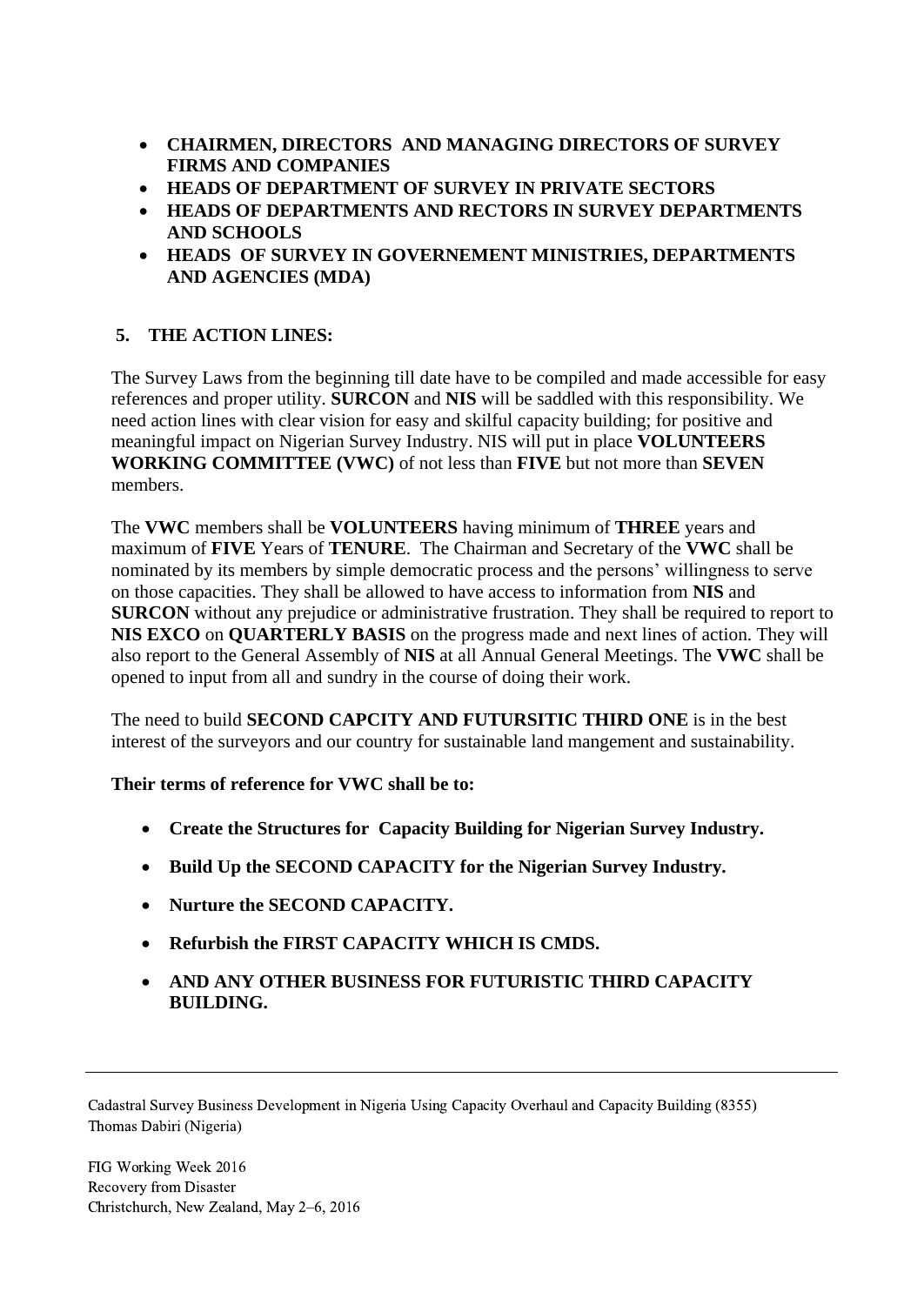# **6. THE STRUCTURE FOR CAPACITY BUILDING IS DATABASE**

Robust Database Building with its sustenance and maintenance are imperative structure for viable capacity building in any sphere:

#### **DATABASE ONE (DBONE)**

Nigerian Survey Industry has many survey firms; units; companies; consortium and what have you without any composite DATABASE to access them on one PLATFORM. DBONE shall have the SURVEY BUSINESS NODES (SBN) categories using PER CAPITAL SHARES as recorded at Corporate Affairs Commission REGISTER in ABUJA.

- NODE ONE: Less than TEN MILLION NAIRA PER CAPITAL SHARES shall be called **SURVEY UNITS**.
- NODE TWO: Less than ONE HUNDRED MILLION NAIRA PER CAPITAL SHARES but greater than TEN MILLION PER CAPITAL SHARES shall be called **SURVEY FIRMS**.
- NODE THREE: More than TEN MILLION NAIRA PER CAPITAL SHARES but less than FIVE HUNDRED MILLION PER CAPITAL SHARES shall be called **SURVEY COMPANY**.
- NODE FOUR: More than FIVE HUNDRED NAIRA PER CAPITAL SHARES and beyond shall be called **SURVEY CONSORTIUM**.

By this DATABASE ONE formation, all Survey Business Nodes as stated shall be accordingly registered by SURCON with NIS collaboration. The registrations shall be at TOKEN FEES. It is relevant to state that SURCON has company registration records for now; but not of this magnitude.



figure 3: surcon guidelines for survey companies enlistment

Cadastral Survey Business Development in Nigeria Using Capacity Overhaul and Capacity Building (8355) Thomas Dabiri (Nigeria)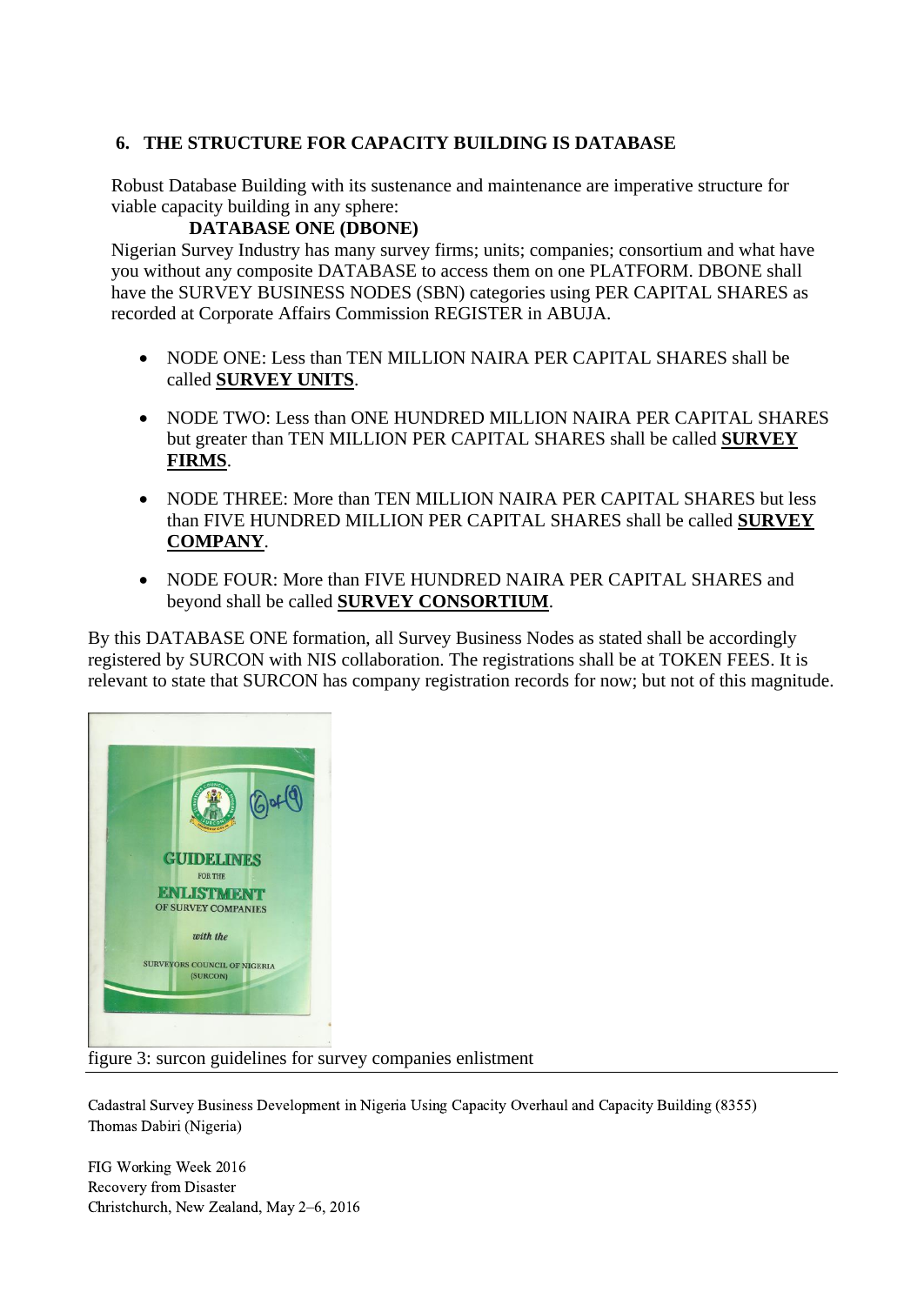

figure 4: surcon register of surveyors entitled to practise for the year 2010 in Nigeria

Definitely the registration by the **NODES** shall be once; while annual fees shall also be paid by them. This effort will bring more money to **NIS** and **SURCON** but this **FUND** shall be dedicated for survey business general developments; we shall be very careful not to use the money as we are presently using **CMDS REVENUE**. To make the fund work for the purpose of business growth and patronage of the NODES, we shall need separate **JOINT FUND MANAGEMENT BOARD (JFMB)** that will have **DEMOCRATICAL REPRESENTATION OF THE REGULATORY AND OPERATIONAL ORGANS.**

The Chairman, the Secretary and any other officer shall be from the **OPERATIONAL ORGANS REPRESENTATIVES** not **THE REGULATORY ORGANS** to avoid usual problem of misrepresentation of **INTEREST** and misapplication of **FUNDS**. The **NIS** and **SURCON** shall enforce the guidelines, rules and regulations that will **FALLOUT** of this **ACTION LINE**; like no **SURVEYOR** will be allowed to **PARCTISE** outside this laudable sphere.

By this **ACTION LINE**; the **SURVEY BUSINESS NODES (SBN)** shall have **REGISTRATION CERTIFICATE** at a fee subject to annual renewal. We should not only put them on the pages of Newspaper. The **SURCON** Register for this database should make it accessible on **LIVING WEBSITES** by the users and providers of **SURVEY SERVICES** at home and beyond.

**SURVEY AND ALLIED CONTRACTS** adverts in **DAILIES** shall be monitored by the **JFMB** for proper **CONTRACTS** monitoring and management for fairness, equity and corruption free

Cadastral Survey Business Development in Nigeria Using Capacity Overhaul and Capacity Building (8355) Thomas Dabiri (Nigeria)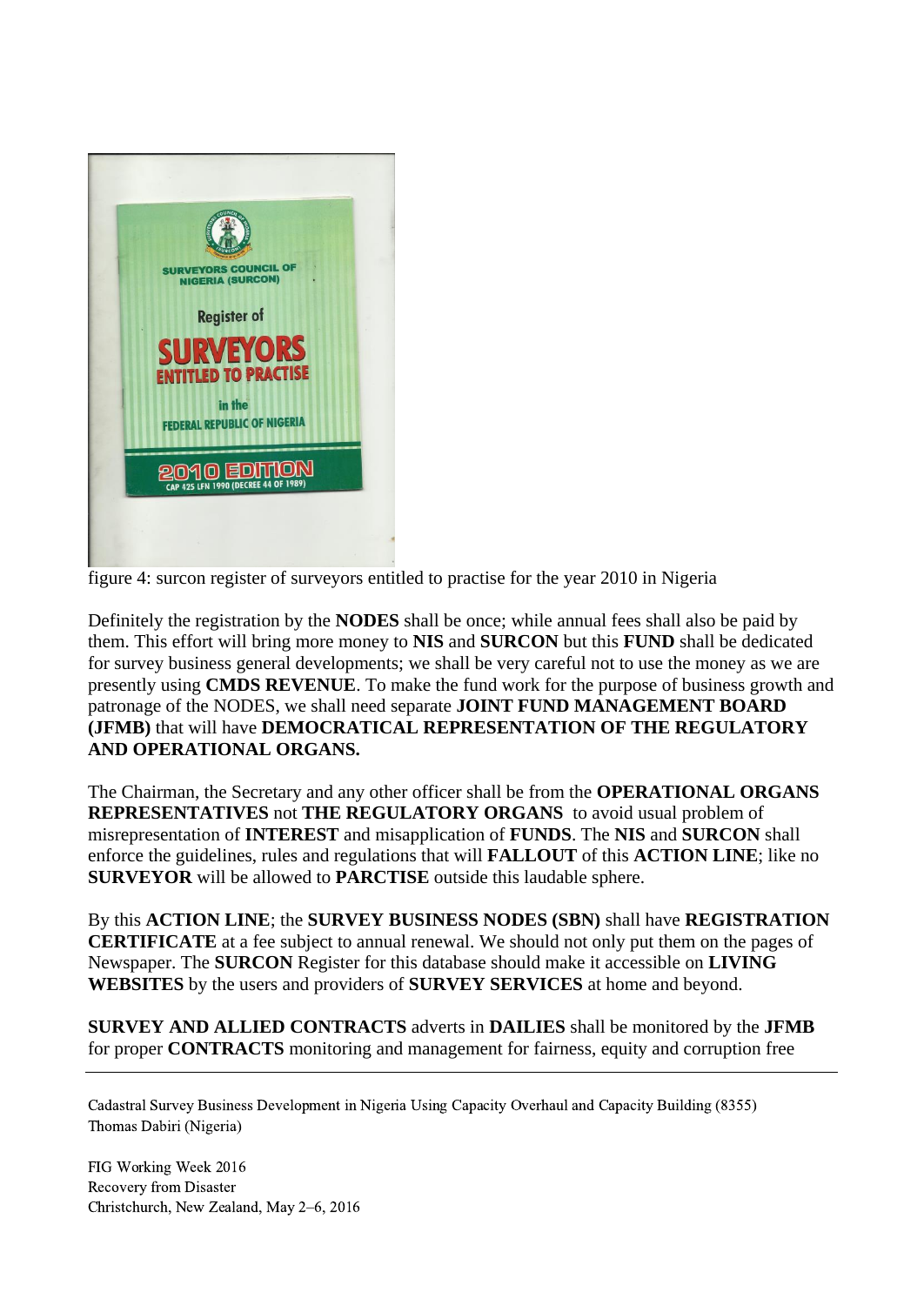**SURVEY CONTRACTS** that will definitely have **MULTIPLIER EFFECTS** on our National Economy and prevent Contract Hijacking and general system failure.

# **DATABASE TWO (DBTWO)**

This is **DATABASE** for all the **PUBLIC** and **PRIVATE USERS** of Survey Services including Governments Ministries, Departments and Agencies. It is pertinent to state that **SURCON** and **NIS**  shall have to **BARK AND BITE** on **"IN HOUSE SYNDROME" (IHS)** that has balkanized survey business. Any Survey Project that is more than **FIVE MILLION NAIRA** should not be treated as **IN HOUSE** due to inherent and obvious problems. **NIS** and **SURCON** will need to put up serious **PENALTY** for this gross professional misconduct.

## **DATABASE THREE (DBTHREE)**

This **DBTHREE** is to maintain and sustain the information gathering and storage of all **SURVEY PROJECTS** in Nigeria under Survey Coordination Acts. All Survey Contracts and Projects have to be captured under this database; SURCON and NIS shall make it mandatory for the occupants of DBONE and DBTWO to submit reports of the projects or contracts they have worked upon in a year. This report shall be made twice: that is, MID YEAR and END OF THE YEAR with THREE MONTHS of GRACE; failure to do so shall attract penalty fees per month of default till compliance is made. There will be nominal fees per project to be charged and paid as report is being lodged as stipulated.

#### **DATABASE FOUR (DBFOUR)**

All Schools, Training Centers, Departments, Institutes and research stations with their lecturers, teachers and other work force in all these centers shall be databased including their students. This shall be free.

#### **DATABASE FIVE (DBFIVE)**

Survey Labour Force shall be on this database. This will contain all those Survey Working Class. This shall be different from SURCON usual common Register. This will be by annual registration fees and it shall have a **ZERO END**; that is all Survey Labour force shall have pyramidal registration of this outlay:

- **OPERATIVES**
- **•** OPERATIONS
- **MANAGERIAL**
- **CONSULTANTS**
- **CONTROLLERS**

Cadastral Survey Business Development in Nigeria Using Capacity Overhaul and Capacity Building (8355) Thomas Dabiri (Nigeria)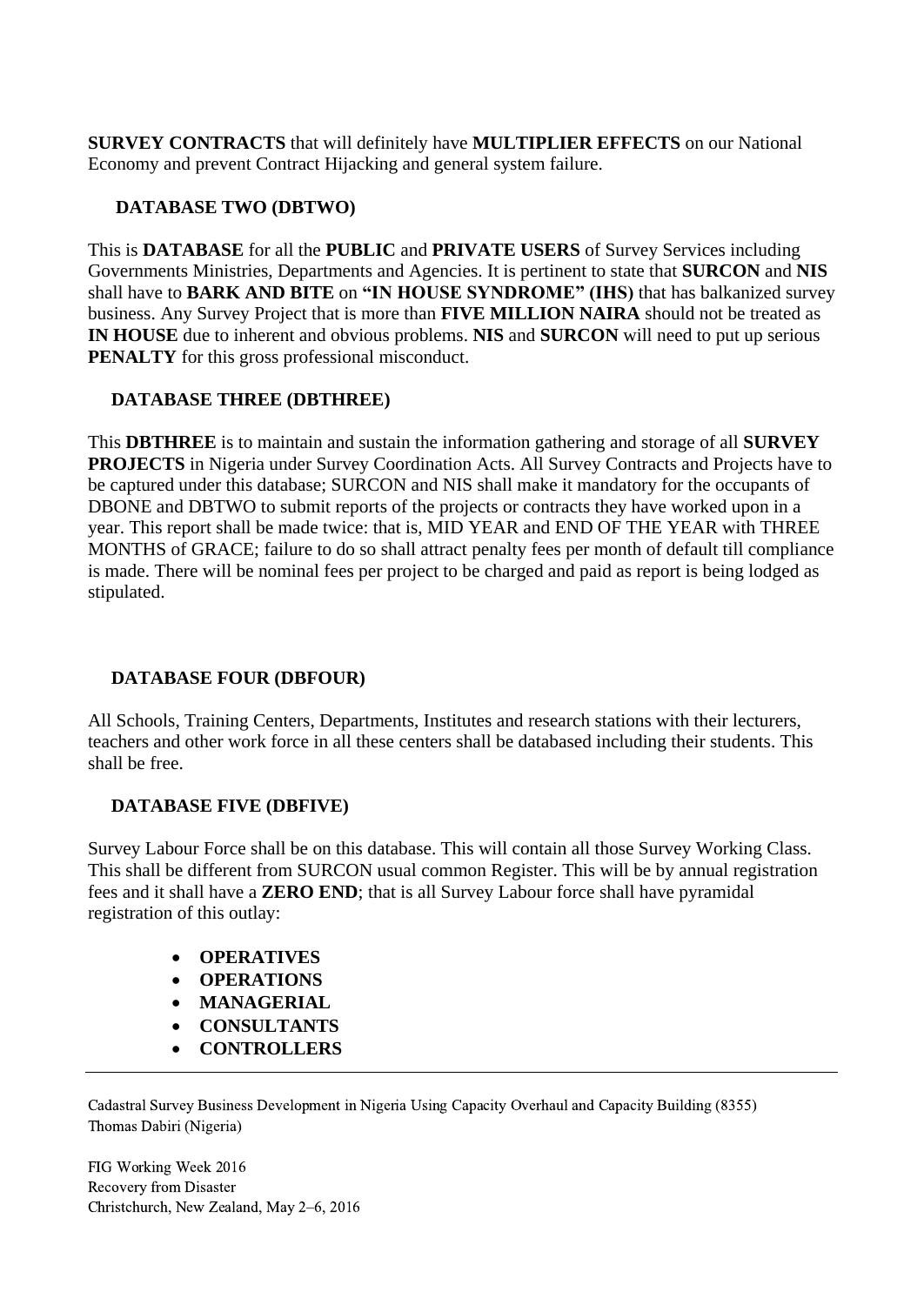#### **NOTA BENE: ALL FEES AND FUNDS GENERATED FROM DATABASES SHALL BE MONITORED AND MANAGED BY JFMB SUBJECT TO STRICT ANNUAL AUDIT AND BUDGETING TO AVOID FINANCIAL INDISCPLINE.**

# **7. CONCLUSION**

Research and Development need to be encouraged for definitive data and information gathering for survey business growth monitoring and nurturing. Use what you have to get what you do not have. I am a strong optimist; but I believe that no government is rich enough to provide all the needs of citizens. **With the quantum of money made from CMDS CAPACITY BUILT, let us kick start a general positive revolution and evolution of survey business in Nigeria and sub region for the good of us and for those who are coming.**

#### **REFERENCES**

- **1.** Nigerian Institution of Surveyors (NIS) Ogun State Branch, 2013, Guidelines on Cadastral Survey Practice.
- **2.** Surveyors Council of Nigeria (SURCON), 2006, Cadasral Survey Regulations.
- **3.** Surveyors Council of Nigeria (SURCON), 2006, Guidelines for the Enlistment of Survey Companies.
- **4.** Surveyors Council of Nigeria (SURCON), 2010, Register of Surveyors Entitled to Practise in the Federal Republic of Nigeria.

#### **BIOGRAPHICAL NOTES**

DABIRI, Oluseye Thomas obtained Bsc Geography Science from the Nigerian Premier University of Ibadan in 1987. He served in Geography Arts Department of University of Lagos as a Graduate Assistant on the Desertification Monitoring Project of Canadian Waterloo University support/exchange project from 1987 to 1988. He obtained Post Graduate Diploma in Land Surveying and Applied Sciences from Federal School of Surveying in Oyo Town of Nigeria in 1990. He became Registered Surveyor under Decree 44 of 1989 in 1992. Before then he has served as Projects Surveyor for major oil servicing companies in Niger Delta and beyond for Right of Ways and Oil Facilities Engineering Survey Support Services.

In 1993/1994 he started Private Practice as Principal Partner for Geocore Surveys: a major survey personnel supply contracting company to Chevron Nigeria Limited and Shell Petroleum Development Company of Nigeria.

Cadastral Survey Business Development in Nigeria Using Capacity Overhaul and Capacity Building (8355) Thomas Dabiri (Nigeria)